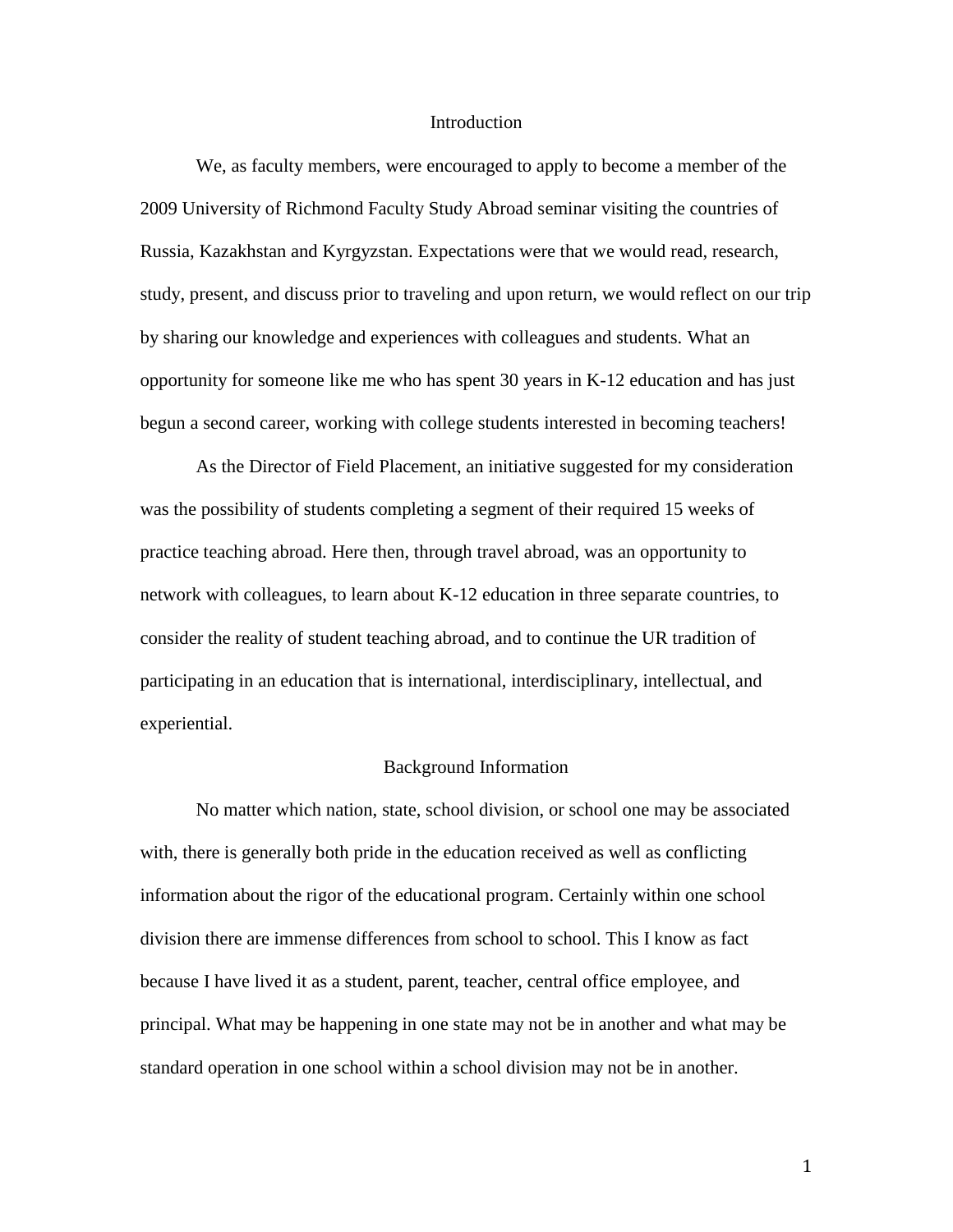With this as a frame of reference, reading about education in Russia, Kazakhstan, and Kyrgyzstan has been interesting and frustrating. How does one come to understand their educational system, particularly in the post Soviet era? One would think the change to a market economy could not help but be accompanied by profound reforming of the educational systems. Through both research and personal communication I have found that, in fact, educational reform is slow, sporadic, rampant with graft, site specific, and dependent upon availability of funds.

In my report on education to the seminar group, I concluded with:

- Education is critical to the continued success of the individual and the country.
- Finances, infrastructure, implementation of policies, and global developments must be given consideration as education of the masses continues.
- The reading I have completed suggests that the educational systems have regressed considerably since the Soviet era.

Based on the ensuing discussion, there was general agreement that one must be there to fully understand and comprehend.

# General Outcomes

Day three of our journey found us on the road to Novgorod. An inscription on a roadside monument during our ride read, "No one is forgotten. Nothing is forgotten." I wondered what the history and meaning of this monument and inscription was. Now, for me, it serves as an encapsulating statement for this trip or journey. So many sights seen, so many lectures heard, so many conversations held, so many people met, so many thoughts confirmed, and so many more questions to be answered. The outcomes I share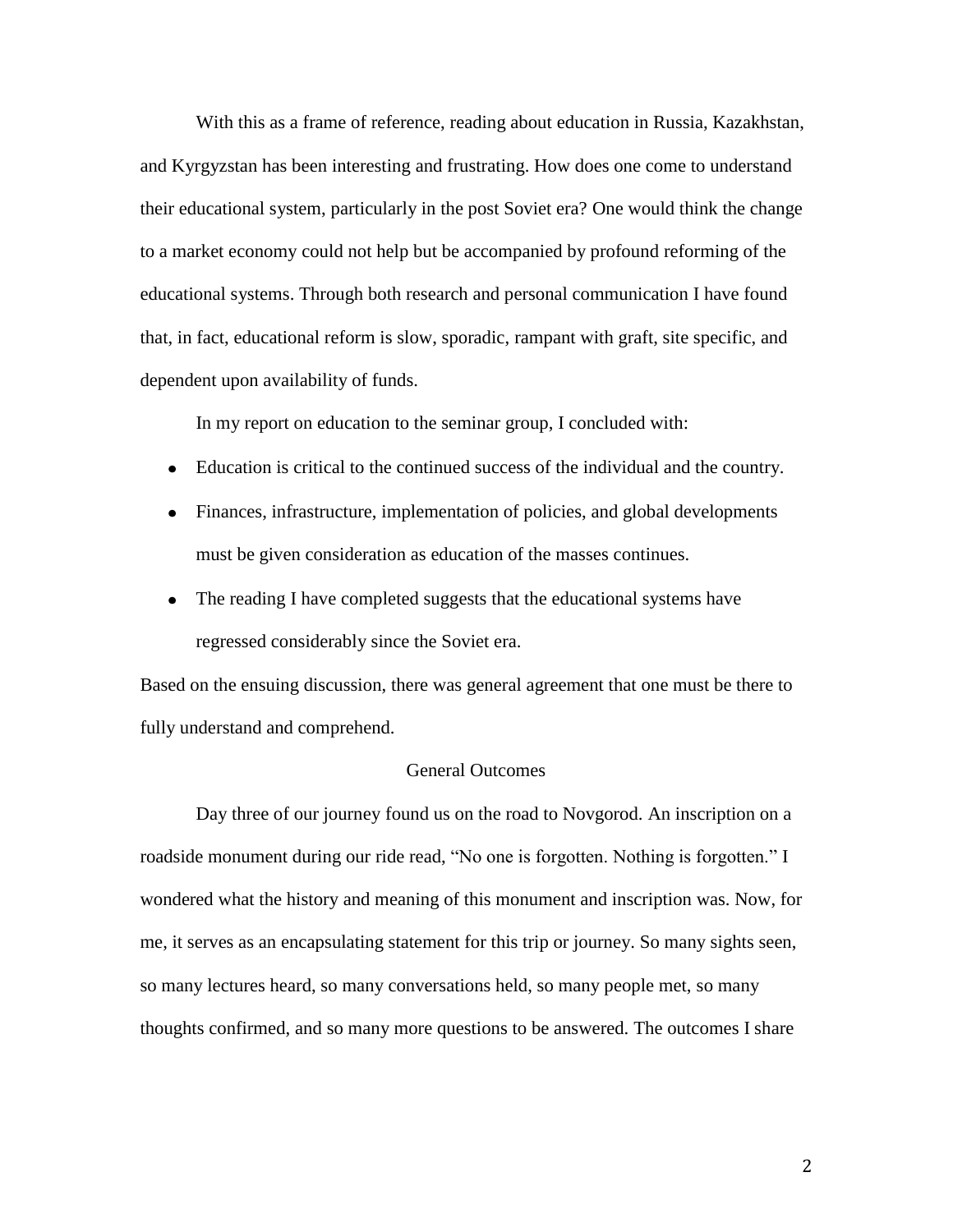here will be focused on information gleaned about the education of students in preparation for university.

While at the European University on Monday, May 11, our presenter shared that they do not accept state educational standards as they are not as high as desired by this university. A professor associated with Smolny College commented that she feels that students are coming less prepared since the break up of 1991. She elaborated by saying "the base knowledge of students is not as good according to our standards". A take away concept for me…education, the ability to question the truth or reality of information being presented is critical to a democratic society.

Lunchtime conversation at one point focused around K-12 education – again a comment was made that students are coming to us not as well prepared. A professor stated that, "in addition teachers are very poorly paid. One cannot be only a teacher as you could not afford to live. Student behaviors are in need of more management certainly so since Soviet times. This is true in the case of the university students as well. One must be very firm for the first three weeks of class, particularly with texting and cell phones."

While in Kazakhstan, and in conversation with two Americans, both stated that they have experienced the fact that the education here is not better than that in the United States, either in content or methodology. Corruption exists! A student cannot fail; if that looks imminent, a parent pays or gives a bribe to the teacher. A specific example was shared. In a class of 22 students, no one came to class, ever. The teacher gave grades of 0 and was told by the director that this cannot be done because a certain percentage of failures gave the school a bad name or a bad reputation. A Peace Corp volunteer, who taught at a Kyrgyz village school outside of Bishkek, shared similar information. He

3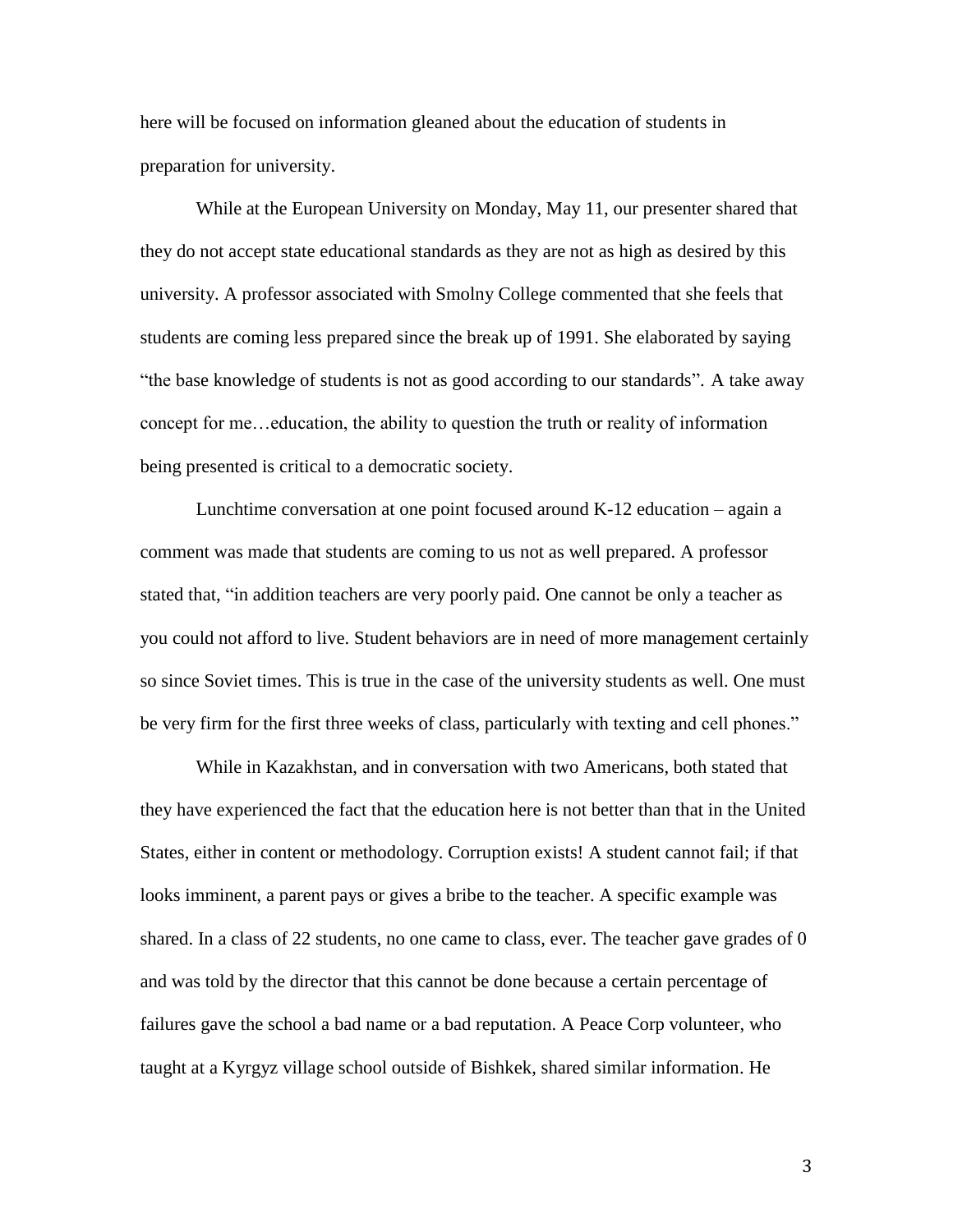added that the same would not be true at the next village. There the children were Russian; the parents cared about education and insisted that their children attend school.

After our visit to the Kyrgyz village school and the insightful conversations with the peace corps worker and mentor teacher, I came away with many questions about where are the children of this village, country, and the world heading. The situation included, but was by no means limited to, buying grades, not attending school, telling students to go home because of misbehavior and not to return, assigning passing grades, having no electricity, doing no homework, receiving no support from administrator, and using textbooks from 1996 saying that blacks in NYC are afraid to go to school with the whites. There is an outhouse for the students that is rarely, if at all, visited by the custodian. All teachers except for the Peace Corps volunteer are over 65 years old. In fact, one has purchased flooring linoleum, table and chairs for the school using her personal funds. Yet, the children are children, happy, smiling, and excited to see foreigners, shy about practicing their English, and eager to have their pictures taken. Per one of our speakers, the basic struggle for power is the issue in Kyrgyzstan after the break up of the Soviet Union. Corruption has reached very high levels. And still the children smile.

While visiting at Kazakhstan Institute of Management, Economics and Strategic Research (KIMEP), the question was asked, "we have read and heard that the K-11 school system does not produce educated students. Why is it that the Minister of Labor and or the Minister of Education do not recognize the importance of the need for wellprepared teachers for the K-11 students? If they do, how is it evidenced?" The very brief almost non-response was "the minister of education has changed over the past 11 to 12

4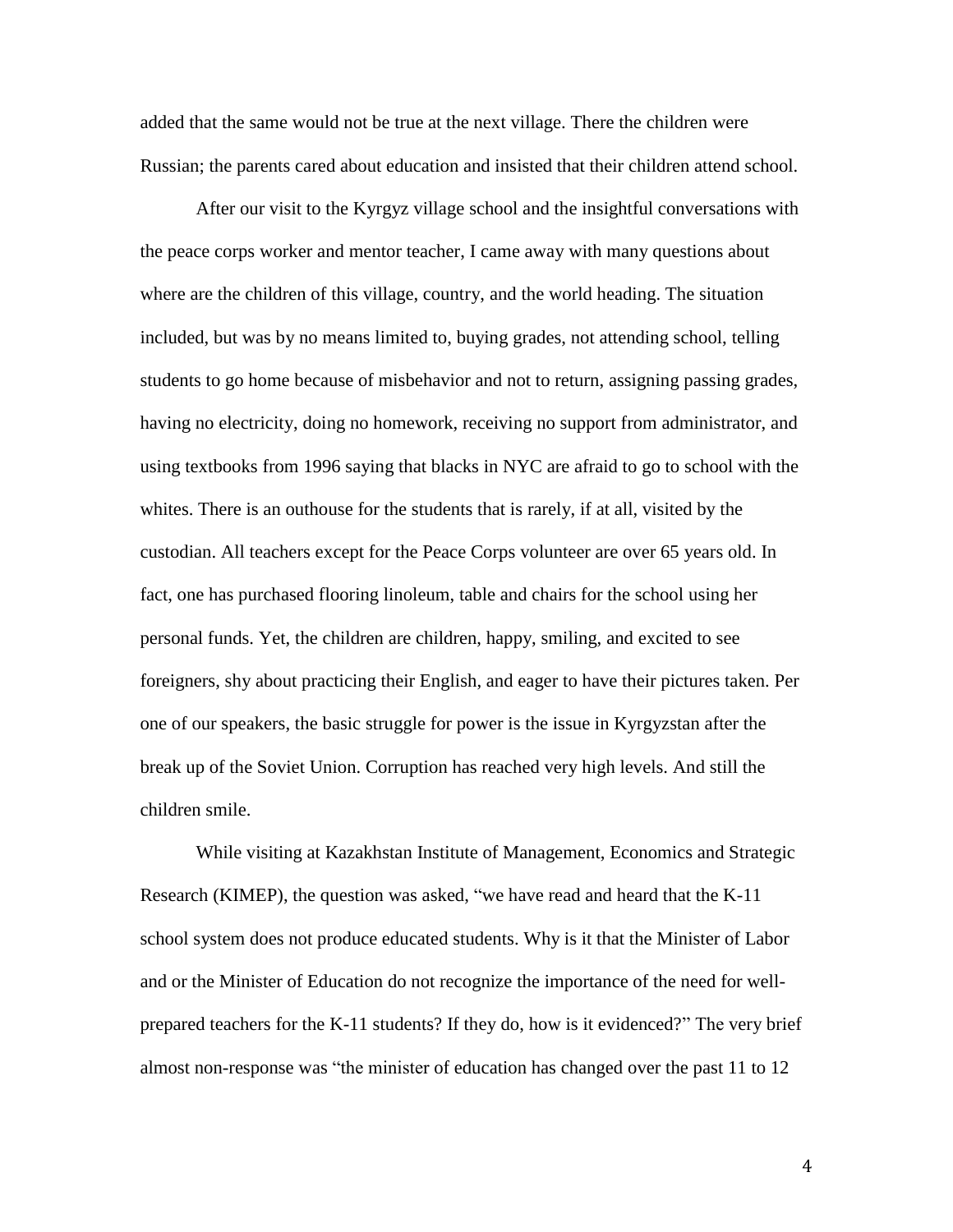years to become more in line with western education. Here in town the students are very well prepared. The students from the west are not. They do learn but never catch up."

I wrote the following comment in my journal referencing our visit to the Ethnography Museum and in particular after our tour guide's commentary in the exhibit on Jews. "Often questions have to be asked to ascertain the truth, otherwise some things were glossed over, omitted, or simply lied about." This sentiment seemed to be the case in several of our lectures, tours, and dinner or luncheon conversations. Perhaps it is national pride, the need to appear successful, or the desire to be better than…

## Reality at Home

Research into the possibility and reality of having UR students complete part of their student teaching abroad has begun. The first hurdle is meeting Virginia Department of Education licensure requirements. The Virginia code is clear; in order to receive Virginia licensure, student teaching must be completed in an accredited institution within the state of Virginia. This information creates a pause, not a stop, in the journey to providing UR students with the opportunity to student teach abroad.

Searching international student teaching on the web reveals several institutions of higher education here in the states that offer students the opportunity to complete student teaching abroad. Initial contact has been made with two of these institutions to learn from their experiences. Conversations will continue. Questions to be asked and answered are:

- How do these institutions meet individual state licensure requirements?
- Are individuals who student teach abroad more marketable because of this experience?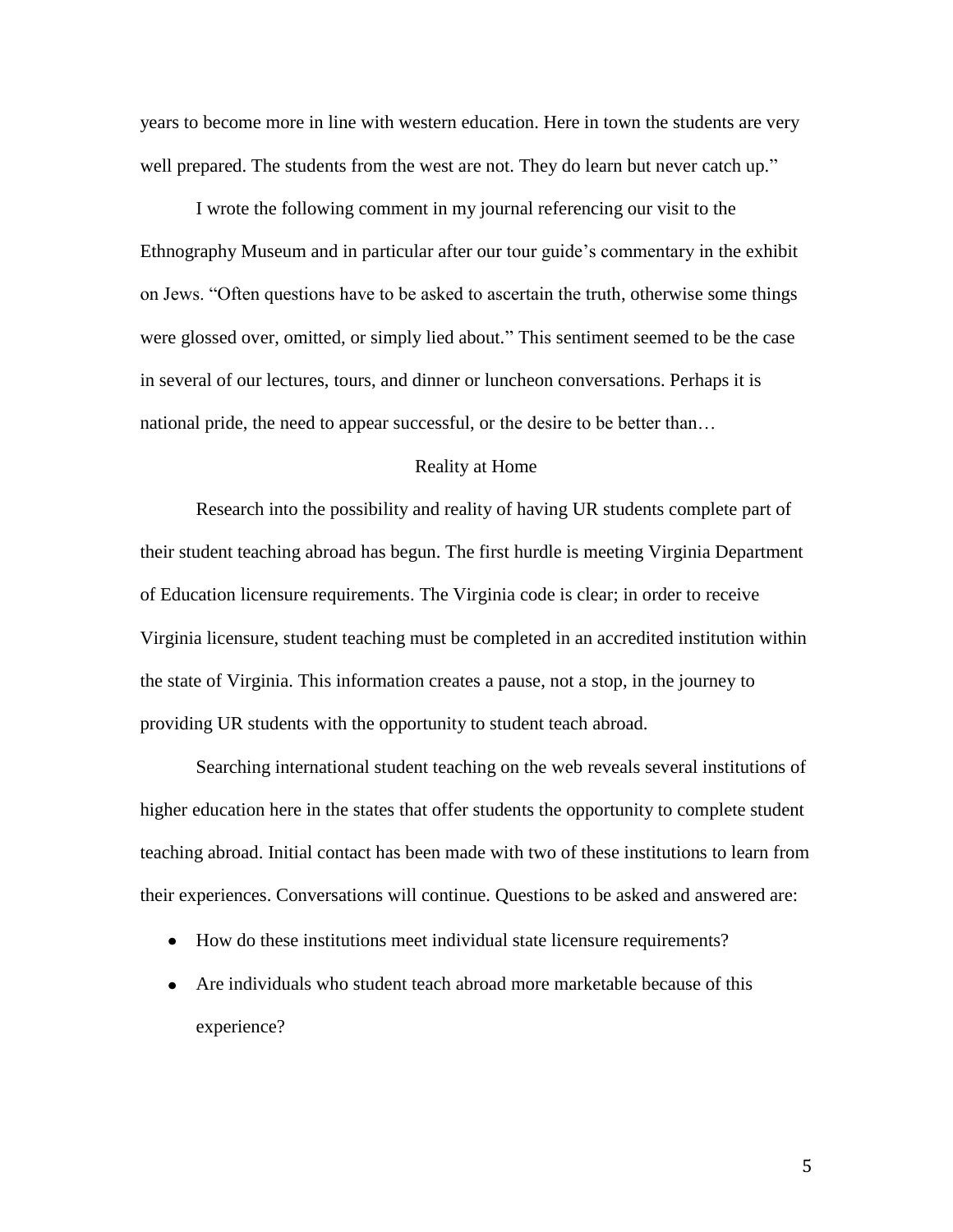- Do future employers consider it more desirable for individuals to student teach in English speaking schools or non-English speaking schools?
- What about students' perspective regarding their placement?
- What length of time is spent in student teaching abroad?
- What about expenses and living arrangements?

Sharing my experiences and knowledge gained is and will continue to be an ongoing experience. I have held travel-logs for colleagues, staff, family, friends, and neighbors. Beginning in late August, I will be a student advisor. This is a new responsibility added to the duties of the Director of Field Placement. A responsibility that was requested and certainly timely based on my participation in this seminar. In the past, the only students I would be in communication with would be those who student taught. The opportunity to speak with a wider student audience is most welcomed. Certainly they will benefit from my experiences.

### **Conclusion**

Greg Mortenson and David Oliver Relin are the authors of Three Cups of Tea: One Man's Mission to Promote Peace…One School At a Time. This book is the #1 New York Times bestseller. It was named nonfiction winner of the 2007 Kiriyama Prize, 2007 Pacific Northwest Booksellers' Book Of The Year, Time Magazine Asia Book Of The Year, People Magazine Critic's Choice, and a BookSense Notable Title. There are many remarkable and moving moments in this book. Framed by our trip to Russia, Kazakhstan and Kyrgyzstan and an attempt to provide student teaching abroad possibilities to UR students, one paragraph speaks loudly to me.